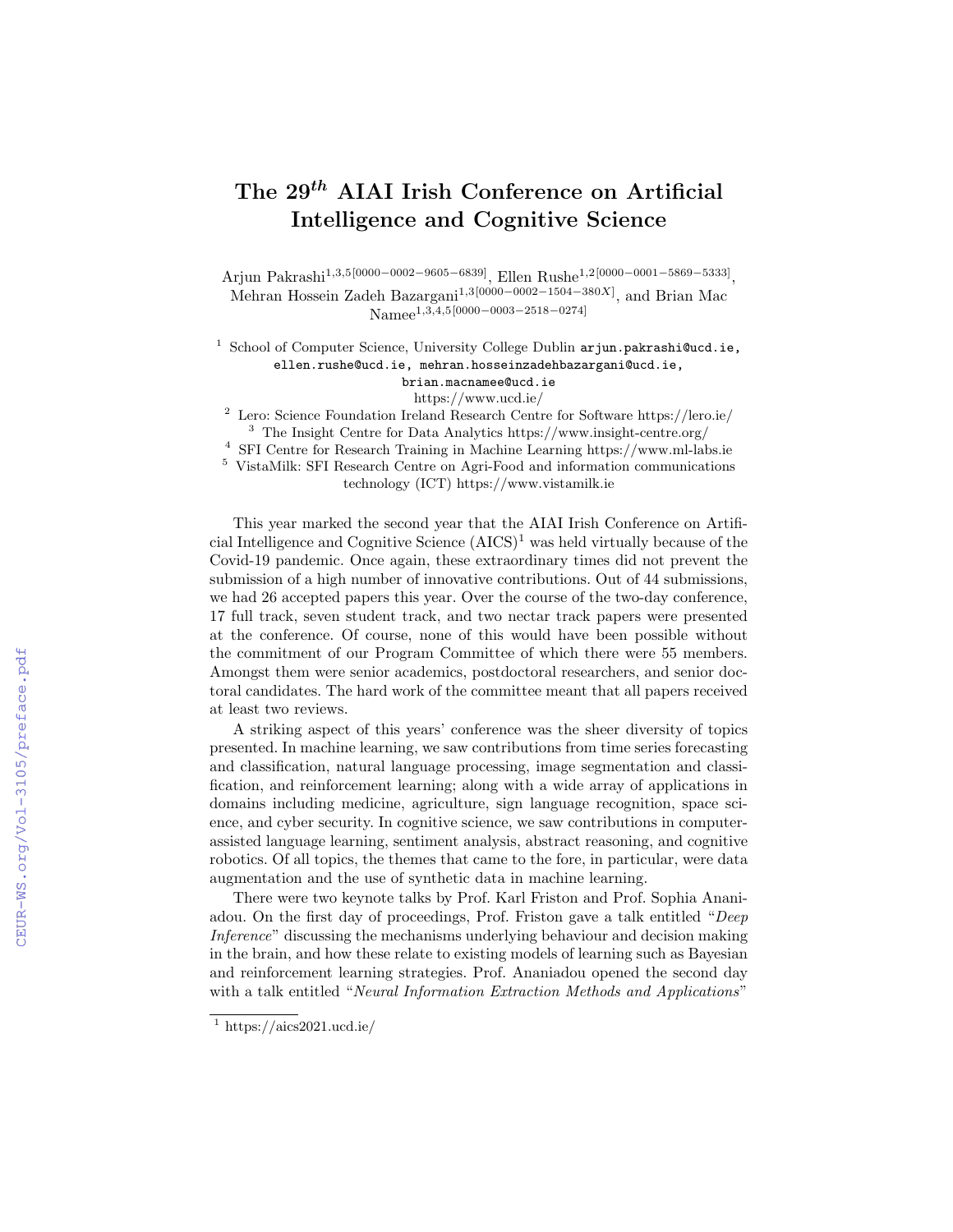2 Pakrashi et al.

which covered recent research in named entity recognition, relation extraction, and event extraction along with applications in these areas.

AICS continues to be the leading venue for discussion of artificial intelligence research in Ireland, dedicated to high quality and novel research. We are very grateful to the authors for their innovative contributions to this year's conference. We are equally grateful to the program committee for their thoughtful and considered feedback to the authors. We would also like to thank the attendees for their insightful questions and discussions following each presentation. Lastly, we would like to express our gratitude to University College Dublin and the Artificial Intelligence Association of Ireland for their support in organising the conference.

## Acknowledgments

We are thankful for the support of the conference programme committee and our sponsors.

#### The Programme Commitee

- Elham Alghamdi (University College Dublin)
- Antonio Bevilacqua (University College Dublin)
- Bojan Boˇzi´c (Technological University Dublin)
- Rob Brennan (Dublin City University)
- Derek Bridge (University College Cork)
- Ken Brown (University College Cork)
- Paul Buitelaar (National University of Ireland, Galway)
- Fintan Costello (University College Dublin)
- Fred Cummins (University College Dublin)
- Padraig Cunningham (University College Dublin)
- Mathieu D'Aquin (National University of Ireland Galway)
- Sarah Jane Delany (Technological University Dublin)
- Deirdre Desmond (Maynooth University)
- Ruihai Dong (University College Dublin)
- Ken Duffy (Hamilton Institute, Maynooth University)
- Ivana Dusparic (Trinity College Dublin)
- Cathy Ennis (Technological University Dublin)
- Claire Gillan (Trinity College Dublin)
- Frank Glavin (National University of Ireland, Galway)
- Derek Greene (University College Dublin)
- Severin Gsponer (University of Applied Sciences and Arts Northwestern Switzerland)
- Elizabeth Hunter (Technological University Dublin)
- Georgiana Ifrim (University College Dublin)
- Gareth Jones (Dublin City University)
- Mark Keane (University College Dublin)